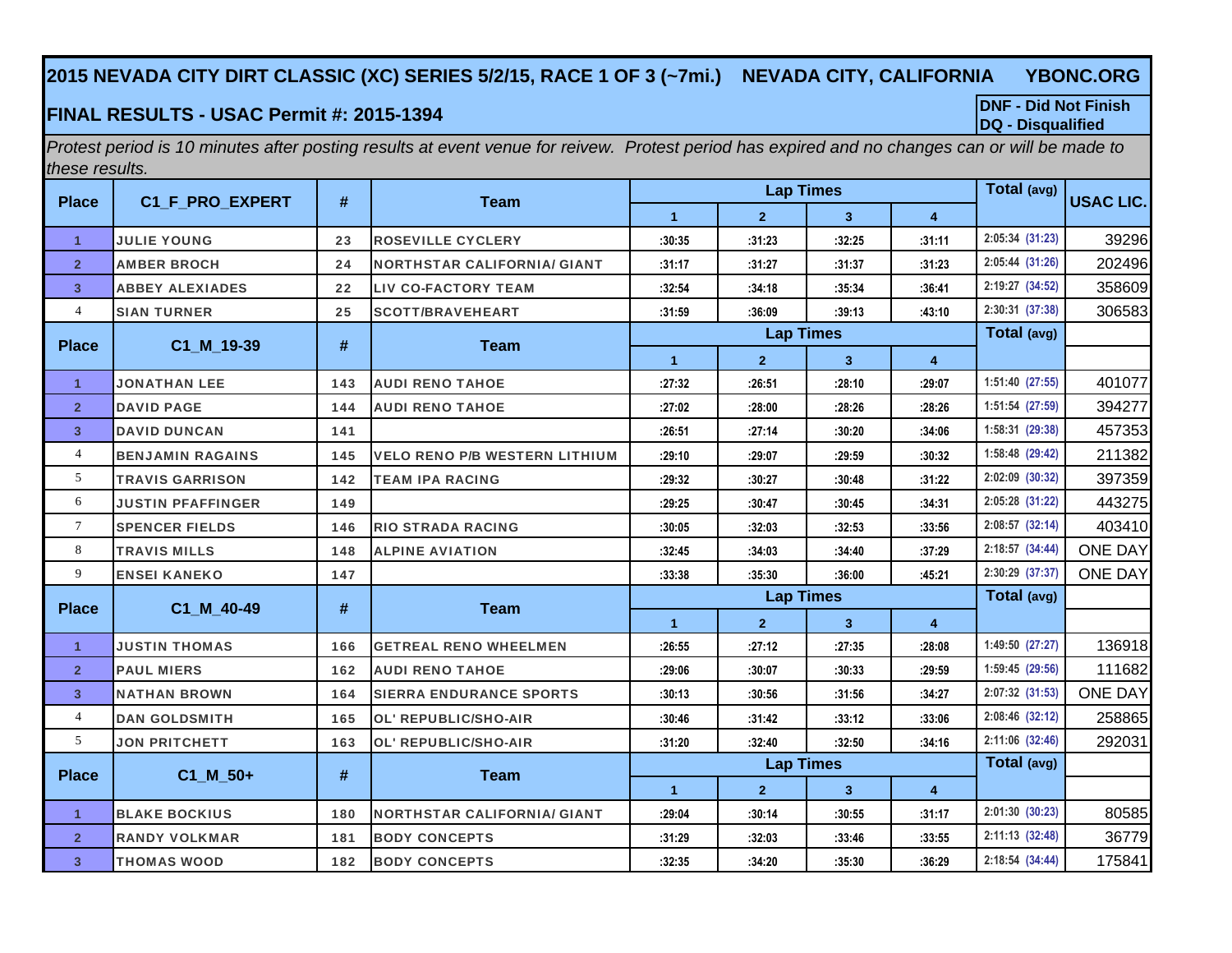| $\overline{4}$ | <b>SCOTT MARTIN</b>   | 183                      | <b>SPOKESMEN</b>                     | :34:33               | :35:29           | :35:10         | :35:59              | 2:21:11(35:18)  | 22722          |
|----------------|-----------------------|--------------------------|--------------------------------------|----------------------|------------------|----------------|---------------------|-----------------|----------------|
| <b>Place</b>   | C1_M_JR_15-18         | $\#$                     | <b>Team</b>                          |                      | <b>Lap Times</b> |                |                     | Total (avg)     |                |
|                |                       |                          |                                      | $\blacktriangleleft$ | $\overline{2}$   | $\mathbf{3}$   | 4                   |                 |                |
| $\mathbf{1}$   | <b>NATHAN BARTON</b>  | 8                        | <b>LAUF FORKS</b>                    | :27:19               | :26:58           | :27:28         | :27:33              | 1:49:18 (27:19) | 361444         |
| $\overline{2}$ | <b>LIAM RUFF</b>      | 107                      | <b>NU MINERS/TOUR OF NEVADA CITY</b> | :26:58               | :28:24           | :28:59         | :29:50              | 1:54:11 (28:33) | 361599         |
| 3              | <b>NELSON BEDIENT</b> | 108                      | <b>RENO TAHOE JUNIOR CYCLING</b>     | :28:29               | :29:42           | :30:25         | :29:58              | 1:58:34 (29:38) | 354192         |
| $\overline{4}$ | <b>ZACH WAYMIRE</b>   | 106                      | <b>RENO TAHOE JUNIOR CYCLING</b>     | :28:31               | :29:42           | :30:25         | :29:57              | 1:58:35 (29:39) | 405622         |
| 5              | <b>IAN MEINTJES</b>   | 103                      | <b>RENO TAHOE JUNIOR CYCLING</b>     | :28:33               | :29:42           | :30:25         | :30:38              | 1:59:18 (29:49) | 379190         |
| 6              | <b>LARRY SUSSMAN</b>  | 102                      | <b>NU MINERS/TOUR OF NEVADA CITY</b> | :31:26               | :32:15           | :33:42         | :33:45              | 2:11:08 (32:47) | <b>ONE DAY</b> |
| $\tau$         | <b>RYAN BERNADETT</b> | 105                      | <b>NU MINERS/TOUR OF NEVADA CITY</b> | :30:10               | :33:19           | :33:26         | :37:34              | 2:14:29 (33:37) | <b>ONE DAY</b> |
| 8              | JORDAN HALPERN        | 101                      | <b>SAN MARIN HIGH SCHOOL</b>         | :31:53               | :33:08           | :35:36         | :35:57              | 2:16:34 (34:08) | 466121         |
| 9              | <b>TATE MEINTJES</b>  | 104                      | <b>RENO TAHOE JUNIOR CYCLING</b>     | <b>DNF</b>           |                  |                |                     |                 | 392991         |
| <b>Place</b>   | C1_M_PRO              | #                        | <b>Team</b>                          |                      | <b>Lap Times</b> |                |                     | Total (avg)     |                |
|                |                       |                          |                                      | $\blacktriangleleft$ | $\overline{2}$   | 3 <sup>2</sup> | 4                   |                 |                |
| $\mathbf{1}$   | <b>MASON BOND</b>     | 6                        | <b>DEVINCI ALLTRICKS</b>             | :27:35               | :31:24           | :32:08         | :32:53              | 2:04:00 (31:00) | <b>ONE DAY</b> |
| $\overline{2}$ | <b>COLBY PASTORE</b>  | $\overline{\phantom{a}}$ | <b>SANTA CRUZ X-FUSION</b>           | :27:37               | :31:23           | :32:09         | :32:53              | 2:04:02 (31:00) | 256426         |
| <b>Place</b>   | $C2_F_19+$            | #                        | <b>Team</b>                          |                      | <b>Lap Times</b> |                | Total (avg)         |                 |                |
|                |                       |                          |                                      | $\blacktriangleleft$ | $\overline{2}$   | 3 <sup>2</sup> |                     |                 |                |
| $\mathbf{1}$   | <b>KAREN HOLMES</b>   | 247                      |                                      | :38:59               | :41:16           | :41:21         | 2:01:36 (40:32)     |                 | 406462         |
| $\overline{2}$ | <b>CHRISTIE CREMO</b> | 240                      |                                      | :40:26               | :41:24           | :42:39         | 2:04:29 (41:30)     |                 | 333944         |
| 3              | <b>LAURIE STARK</b>   | 246                      | <b>ROSEVILLE CYCLERY</b>             | :41:05               | :43:23           | :43:23         | 2:07:51 (42:37)     |                 | <b>ONE DAY</b> |
| <b>Place</b>   | C2_F_JR_15-18         | #                        | <b>Team</b>                          |                      | <b>Lap Times</b> |                | Total (avg)         |                 |                |
|                |                       |                          |                                      | $\blacktriangleleft$ | $\overline{2}$   | 3 <sup>1</sup> |                     |                 |                |
| $\mathbf{1}$   | <b>AUBREY MILNER</b>  | 208                      | <b>RENO TAHOE JUNIOR CYCLING</b>     | :36:30               | :37:29           | :36:03         | 1:50:02 (36:41)     |                 | 379019         |
| $\overline{2}$ | LOUISA SUSSMAN        | 209                      | <b>NU MINERS/TOUR OF NEVADA CITY</b> | :36:21               | :37:40           | :37:24         | 1:51:25 (37:08)     |                 | <b>ONE DAY</b> |
| 3              | <b>SARAH BRENNAN</b>  | 211                      | <b>NU MINERS/TOUR OF NEVADA CITY</b> | :36:13               | :37:43           | :37:30         | 1:51:26 (37:09)     |                 | 438680         |
| $\overline{4}$ | <b>SYRA FILLAT</b>    | 206                      |                                      | :39:53               | :44:06           | :43:14         | 2:07:13 (42:24)     |                 | <b>ONE DAY</b> |
| <b>Place</b>   | C2_M_19-39            | #                        | <b>Team</b>                          |                      | <b>Lap Times</b> |                | Total (avg)         |                 |                |
|                |                       |                          |                                      | $\blacktriangleleft$ | 2 <sup>1</sup>   | 3 <sup>1</sup> |                     |                 |                |
| $\mathbf{1}$   | <b>MATT KEATING</b>   | 252                      | <b>RIO STRADA RACING</b>             | :31:09               | :32:23           | :32:16         | $1:35:48$ $(31:56)$ |                 | 401558         |
| 2 <sup>1</sup> | <b>MICHAEL TEW</b>    | 251                      | <b>WELGE AUTOMOTIVE</b>              | :32:03               | :32:41           | :33:04         | 1:37:48 (32:36)     |                 | <b>ONE DAY</b> |
| 3              | <b>JUSTIN LOOMIS</b>  | 253                      |                                      | :35:38               | :37:43           | :37:08         | $1:50:29$ $(36:50)$ |                 | <b>ONE DAY</b> |
| $\overline{4}$ | <b>DANA SALISBURY</b> | 250                      |                                      | :44:45               | :44:08           | :48:56         | 2:17:49 (45:56)     |                 | <b>ONE DAY</b> |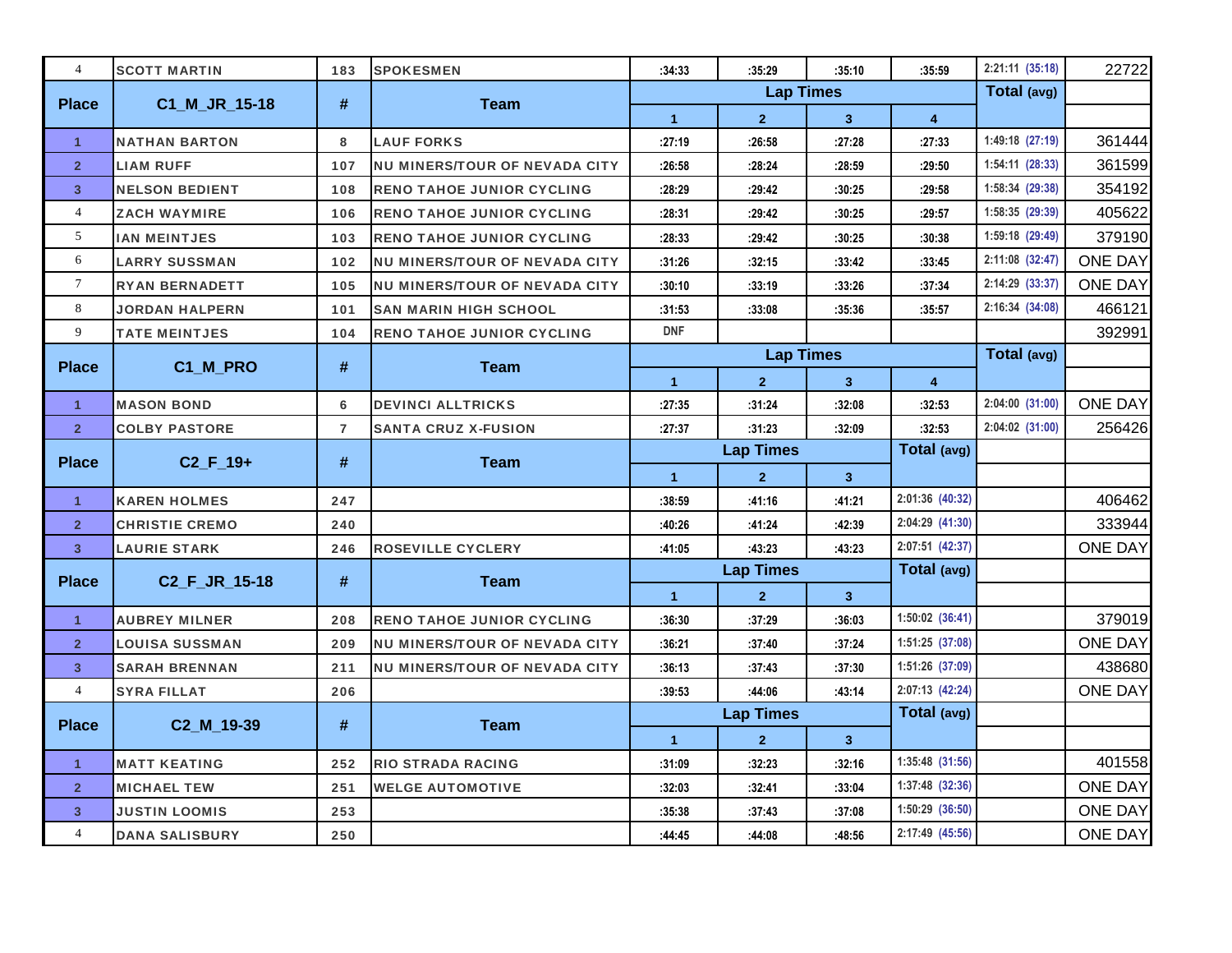|                         |                         |      |                                      |                      | <b>Lap Times</b> |                     | Total (avg)         |                |        |
|-------------------------|-------------------------|------|--------------------------------------|----------------------|------------------|---------------------|---------------------|----------------|--------|
| <b>Place</b>            | C2_M_40-49              | #    | <b>Team</b>                          | $\blacktriangleleft$ | $\mathbf{2}$     | $\mathbf{3}$        |                     |                |        |
| $\mathbf{1}$            | <b>BRIAN WALLACE</b>    | 275  | <b>VELO RENO P/B WESTERN LITHIUM</b> | :29:37               | :29:58           | :30:57              | $1:30:32$ $(30:11)$ |                | 37037  |
| $\overline{2}$          | <b>JOSH MCDONALD</b>    | 267  | THE HUB                              | :31:02               | :31:11           | :31:36              | $1:33:49$ $(31:16)$ | <b>ONE DAY</b> |        |
| $\overline{\mathbf{3}}$ | <b>DON SIMONE</b>       | 272  |                                      | :31:28               | :32:33           | :32:44              | 1:36:45(32:15)      |                | 350902 |
| $\overline{4}$          | <b>KC MARES</b>         | 271  | <b>GETREAL RENO WHEELMEN</b>         | :30:48               | :32:30           | :33:29              | 1:36:47(32:16)      |                | 22484  |
| 5                       | <b>RUSTY BUHOLZ</b>     | 268  |                                      | :30:50               | :32:31           | :34:19              | 1:37:40 (32:33)     | <b>ONE DAY</b> |        |
| 6                       | <b>NOAH CAMPBELL</b>    | 276  | <b>OL' REPUBLIC/SHO-AIR</b>          | :32:18               | :33:15           | :33:21              | 1:38:54 (32:58)     |                | 333700 |
| $\tau$                  | <b>HUY NGUYEN</b>       | 278  | OL' REPUBLIC/SHO-AIR                 | :32:50               | :33:57           | :34:08              | 1:40:55 (33:38)     | <b>ONE DAY</b> |        |
| 8                       | <b>DENNIS CRESPO</b>    | 273  | <b>ROSEVILLE CYCLERY</b>             | :33:02               | :34:54           | :36:28              | 1:44:24 (34:48)     |                | 382552 |
| 9                       | <b>JERRY PRICER</b>     | 274  | <b>ELITE BICYCLES</b>                | :37:12               | :40:48           | :45:48              | 2:03:48 (41:16)     | <b>ONE DAY</b> |        |
| 10                      | <b>RICK MILLER</b>      | 277  |                                      | <b>DNF</b>           |                  |                     |                     | <b>ONE DAY</b> |        |
| <b>Place</b>            | C2 M 50-59              | #    | <b>Team</b>                          |                      | <b>Lap Times</b> |                     | Total (avg)         |                |        |
|                         |                         |      |                                      | $\blacktriangleleft$ | $\mathbf{2}$     | 3 <sup>2</sup>      |                     |                |        |
| $\mathbf{1}$            | <b>RYOSEI KANEKO</b>    | 286  | <b>OL' REPUBLIC/SHO-AIR</b>          | :31:06               | :31:11           | :31:10              | 1:33:27(31:09)      |                | 356162 |
| $\overline{2}$          | <b>TED DARDZINSKI</b>   | 281  | <b>EASTSIDE VELO</b>                 | :30:56               | :31:30           | :33:00              | 1:35:26 (31:49)     |                | 102100 |
| $\overline{\mathbf{3}}$ | <b>MICHAEL BRAUN</b>    | 285  | <b>EASTSIDE VELO</b>                 | :33:10               | :34:38           | :35.42              | 1:43:30(34:30)      |                | 78818  |
| $\overline{4}$          | <b>MONTIE MILNER</b>    | 280  | <b>GETREAL RENO WHEELMEN</b>         | :34:41               | :37:40           | :37:31              | 1:49:52 (36:37)     |                | 176313 |
| <b>Place</b>            | $C2$ <sub>_</sub> M_60+ | #    | <b>Team</b>                          |                      | <b>Lap Times</b> |                     | Total (avg)         |                |        |
|                         |                         |      |                                      | $\blacktriangleleft$ | $\mathbf{2}$     | $3\phantom{a}$      |                     |                |        |
| $\mathbf{1}$            | <b>KURT BARTON</b>      | 46   | <b>VICTORY VELO RACING</b>           | :33:12               | :34:46           | :35:29              | 1:43:27 (34:29)     |                | 356682 |
| $\overline{2}$          | <b>BRIAN BIRCH</b>      | 40   | <b>FOLSOM BIKE</b>                   | :33:13               | :34:47           | :36:46              | 1:44:46 (34:55)     |                | 159719 |
| $\overline{\mathbf{3}}$ | <b>ROBERT WELGE</b>     | 45   | <b>WELGE AUTOMOTIVE</b>              | :36:26               | :37:11           | :39:13              | 1:52:50 (37:37)     | <b>ONE DAY</b> |        |
| <b>Place</b>            | C2_M_JR_15-18           | #    | <b>Team</b>                          |                      | <b>Lap Times</b> |                     | Total (avg)         |                |        |
|                         |                         |      |                                      | $\blacktriangleleft$ | $\mathbf{2}$     | $\mathbf{3}$        |                     |                |        |
| $\mathbf{1}$            | <b>AUSTIN SMITH</b>     | 210  | <b>RENO TAHOE JUNIOR CYCLING</b>     | :29:33               | :30:00           | :30:26              | 1:29:59 (29:60)     |                | 386083 |
| $\overline{2}$          | <b>COLE TRICKEL</b>     | 207  | <b>DEVELOPMENT</b>                   | :30:21               | :31:58           | :31:10              | 1:33:29 (31:010)    |                | 469097 |
| $\overline{\mathbf{3}}$ | <b>CODY GOLDEN</b>      | 213  | <b>NU MINERS/TOUR OF NEVADA CITY</b> | :34:08               | :35:56           | :38:39              | 1:48:43(36:14)      | <b>ONE DAY</b> |        |
| $\overline{4}$          | <b>KESLER BAKER</b>     | 205  | <b>NU MINERS/TOUR OF NEVADA CITY</b> | :36:15               | :39:36           | :43:21              | 1:59:12 (39:44)     | <b>ONE DAY</b> |        |
| 5 <sup>5</sup>          | <b>ELI KATZENSTEIN</b>  | 212  | <b>NU MINERS/TOUR OF NEVADA CITY</b> | :36:18               | :39:36           | :43:23              | 1:59:17(39:46)      |                | 474444 |
|                         |                         | $\#$ |                                      |                      | <b>Lap Times</b> | Total (avg)         |                     |                |        |
| <b>Place</b>            | $C3_F_19+$              |      | <b>Team</b>                          | $\blacktriangleleft$ | $\overline{2}$   |                     |                     |                |        |
| $\mathbf{1}$            | <b>INGRID BRAUN</b>     | 330  | <b>EASTSIDE VELO</b>                 | :40:44               | :42:47           | $1:23:31$ $(41:45)$ |                     |                | 403578 |
| $\overline{2}$          | <b>SHANNON LOZANO</b>   | 331  |                                      | :46:08               | :46:37           | 1:32:45 (46:23)     |                     | <b>ONE DAY</b> |        |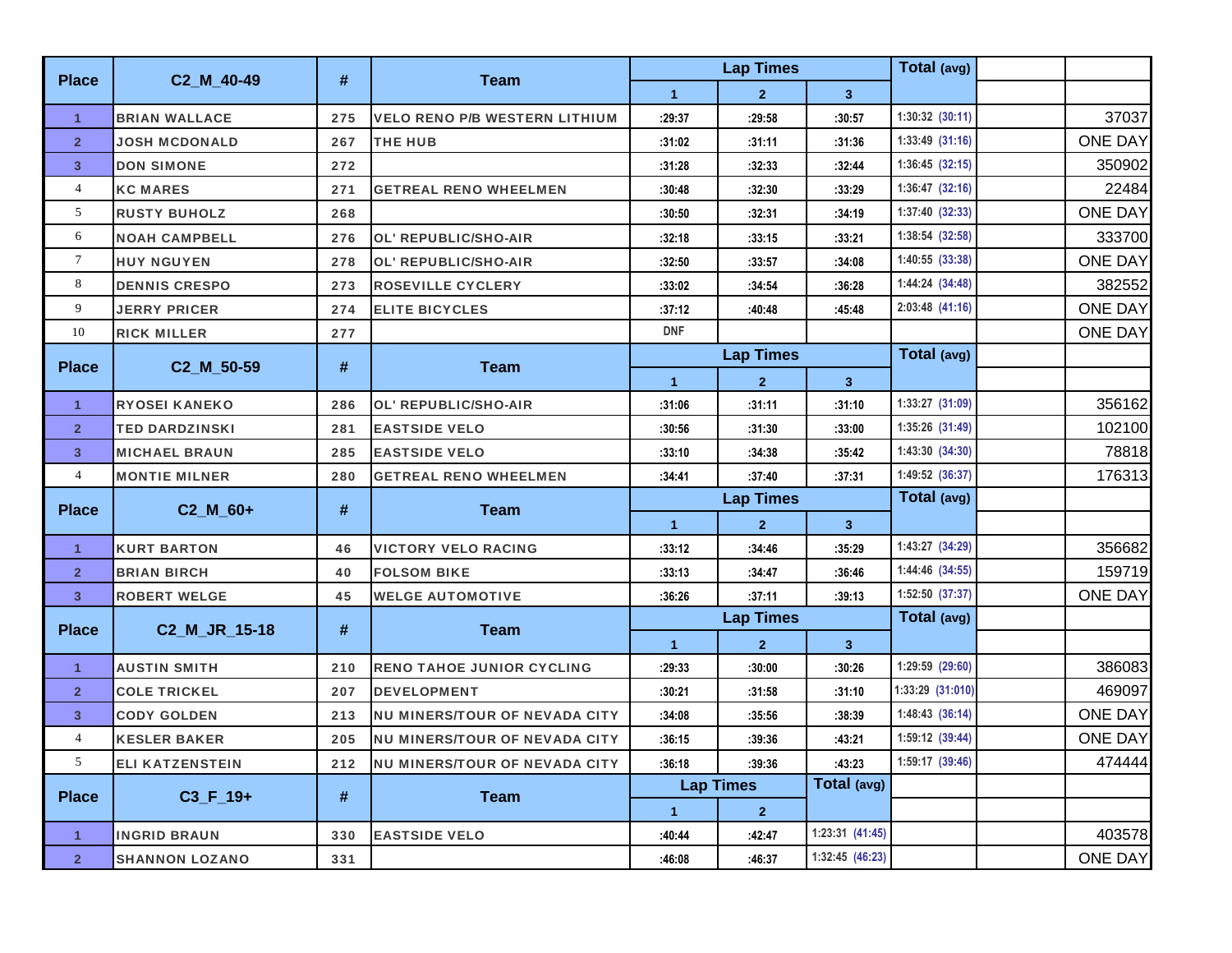| <b>Place</b>            | C3_F_JR_15-18           | #   | <b>Team</b>                          | <b>Lap Times</b> | Total (avg)      |                   |                |                 |                |
|-------------------------|-------------------------|-----|--------------------------------------|------------------|------------------|-------------------|----------------|-----------------|----------------|
|                         |                         |     |                                      | $\mathbf{1}$     |                  |                   |                |                 |                |
| $\mathbf{1}$            | <b>GRACE SWANTON</b>    | 323 | <b>NU MINERS/TOUR OF NEVADA CITY</b> | :55:40           | :55:40(55:40)    | <b>DNF</b>        |                |                 | 474333         |
| <b>Place</b>            | C3_M_19-39              | #   | <b>Team</b>                          | <b>Lap Times</b> |                  | Total (avg)       |                |                 |                |
|                         |                         |     |                                      | $\mathbf{1}$     | 2 <sup>1</sup>   |                   |                |                 |                |
| $\mathbf{1}$            | <b>SEAN VALENTINE</b>   | 351 |                                      | :34:54           | :36:17           | $1:11:11$ (35:36) |                |                 | <b>ONE DAY</b> |
| $\overline{2}$          | <b>MITCH HOOPER</b>     | 350 |                                      | :35:03           | :37:22           | 1:12:25(36:13)    |                |                 | <b>ONE DAY</b> |
| $\overline{\mathbf{3}}$ | <b>RILEY GRAY</b>       | 352 |                                      | :36:35           | :39:09           | 1:15:44 (37:52)   |                |                 | <b>ONE DAY</b> |
| <b>Place</b>            | $(10:02:49$ AM)         | #   | <b>Team</b>                          | <b>Lap Times</b> |                  | Total (avg)       |                |                 |                |
|                         |                         |     |                                      | $\mathbf{1}$     | $\overline{2}$   |                   |                |                 |                |
| $\mathbf{1}$            | <b>MAX PFAFFINGER</b>   | 362 |                                      | :35:18           | :37:19           | 1:12:37(36:18)    |                |                 | <b>ONE DAY</b> |
| $\overline{2}$          | <b>BENNIE GAMBLE</b>    | 361 |                                      | :36:38           | :39:26           | 1:16:04(38:02)    |                |                 | <b>ONE DAY</b> |
| $\overline{3}$          | <b>SCOTT WOOD</b>       | 360 |                                      | :37:36           | :38:38           | 1:16:14 (38:07)   |                |                 | <b>ONE DAY</b> |
| <b>Place</b>            | C3_M_50-59              | #   | <b>Team</b>                          | <b>Lap Times</b> |                  | Total (avg)       |                |                 |                |
|                         |                         |     |                                      | $\mathbf{1}$     | $\overline{2}$   |                   |                |                 |                |
| $\mathbf{1}$            | <b>ALLEN HOUSE</b>      | 386 | IC <sub>3</sub>                      | :32:30           | :34:17           | 1:06:47 (33:23)   |                |                 | 219153         |
| $\overline{\mathbf{2}}$ | <b>STEVE ROTHERT</b>    | 385 |                                      | :34:32           | :34:23           | 1:08:55 (34:28)   |                |                 | <b>ONE DAY</b> |
| $\overline{\mathbf{3}}$ | <b>TOM LEARD</b>        | 382 | <b>TEAM REVS</b>                     | :35:46           | :38:13           | 1:13:59 (36:60)   |                |                 | <b>ONE DAY</b> |
| $\overline{4}$          | <b>DON HOFFLER</b>      | 380 | <b>NU MINERS/TOUR OF NEVADA CITY</b> | :37:44           | :38:39           | 1:16:23 (38:12)   |                |                 | 346450         |
| 5                       | <b>MIKE CARLO</b>       | 381 | <b>TEAM REVS</b>                     | :41:04           | :44:17           | 1:25:21 (42:40)   |                |                 | <b>ONE DAY</b> |
| 6                       | <b>MIKE OITSMAN</b>     | 383 |                                      | :41:50           | :44:17           | 1:26:07 (43:03)   |                |                 | <b>ONE DAY</b> |
| $7\phantom{.0}$         | <b>STEPHEN SPRINKEL</b> | 384 | <b>SACRIFICE RACING</b>              | 1:00:15          | :43:30           | 1:43:45 (51:53)   |                |                 | 367429         |
| <b>Place</b>            | C3_M_JR_15-18           | #   | <b>Team</b>                          | <b>Lap Times</b> |                  | Total (avg)       |                |                 |                |
|                         |                         |     |                                      | $\mathbf{1}$     | $\mathbf{2}$     |                   |                |                 |                |
| $\mathbf{1}$            | <b>JACKSON MIERS</b>    | 308 | <b>RENO TAHOE JUNIOR CYCLING</b>     | :35:10           | :37:36           | 1:12:46 (36:23)   |                |                 | 381416         |
| $\overline{2}$          | <b>LOGAN LAPLANTE</b>   | 309 |                                      | :48:42           | :48:42 (48:42)   | <b>DNF</b>        |                |                 | 466573         |
| <b>Place</b>            | OPEN_CLYDESDALE         | #   | <b>Team</b>                          |                  | <b>Lap Times</b> |                   | Total (avg)    |                 |                |
|                         |                         |     |                                      | $\mathbf{1}$     | $\overline{2}$   | $\mathbf{3}$      |                |                 |                |
| $\mathbf{1}$            | <b>DALE PANKEY</b>      | 82  | <b>MOUNTAIN MISERY RACING</b>        | :34:38           | :35:15           | :35:42            | 1:45:35(35:12) |                 | <b>ONE DAY</b> |
| <b>Place</b>            | <b>OPEN_FAT_BIKE</b>    | #   | <b>Team</b>                          |                  | <b>Lap Times</b> |                   |                | Total (avg)     |                |
|                         |                         |     |                                      | $\mathbf{1}$     | $\mathbf{2}$     | $\mathbf{3}$      | 4              |                 |                |
| $\mathbf{1}$            | <b>SHAWN O'MEARA</b>    | 461 | <b>BLACK ROCK BIKES/JET LITES</b>    | :30:17           | :31:27           | :33:09            | :33:10         | 2:08:03 (32:01) | 26461          |
| $\overline{2}$          | <b>MATHEW REYNOLDS</b>  | 462 | <b>FAT AND FURIOUS</b>               | :36:05           | :37:26           | :38:46            | :41:00         | 2:33:17 (38:19) | <b>ONE DAY</b> |
| $\mathfrak{Z}$          | <b>MIKE JACOBS</b>      | 460 |                                      | <b>DNF</b>       |                  |                   |                |                 | <b>ONE DAY</b> |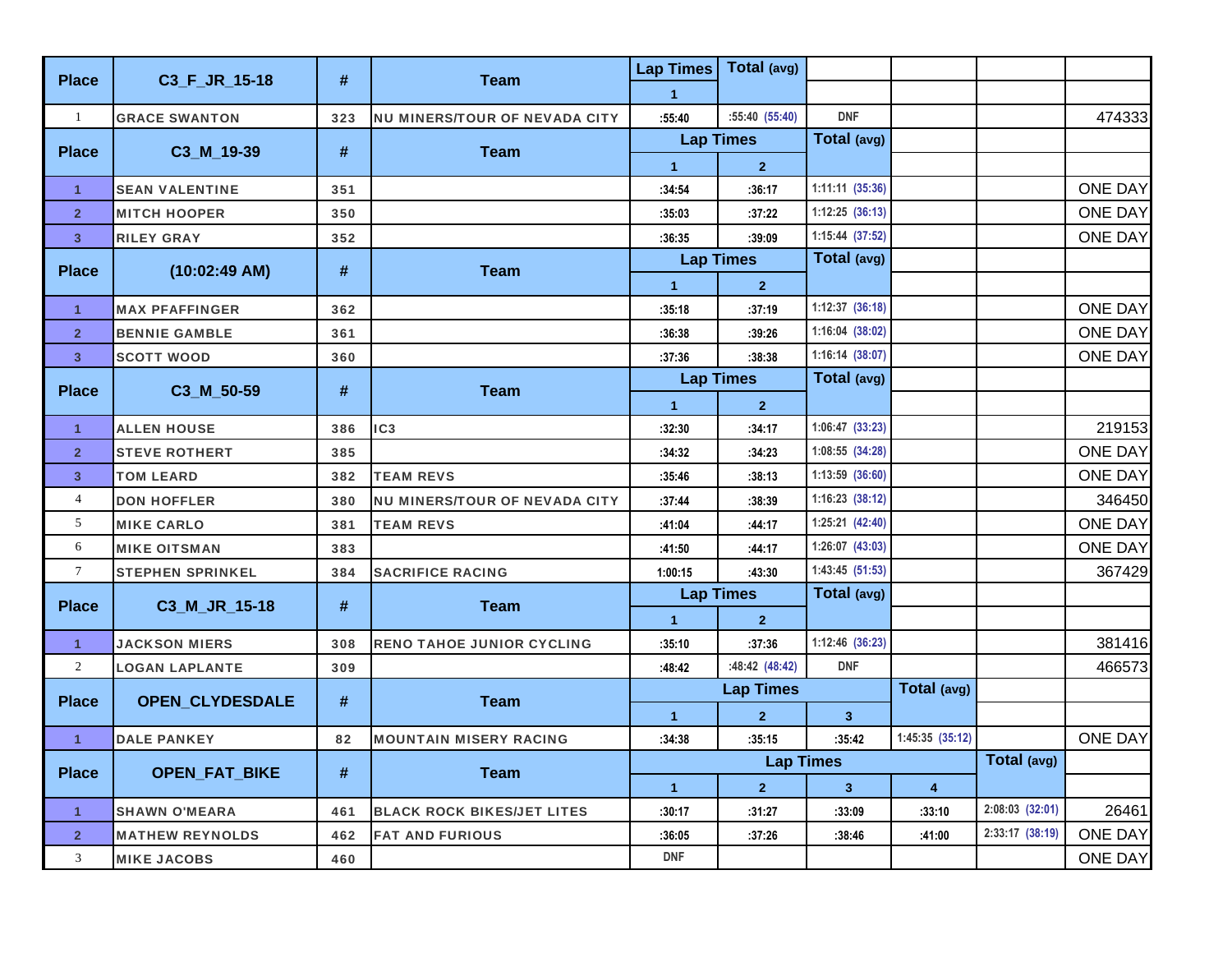| <b>Place</b>   | OPEN_JR_6-14             | $\#$ | <b>Team</b>                        | <b>Lap Times</b> | Total (avg)      |        |        |                 |                |
|----------------|--------------------------|------|------------------------------------|------------------|------------------|--------|--------|-----------------|----------------|
|                |                          |      |                                    |                  |                  |        |        |                 |                |
| 1              | <b>NILES LOZANO</b>      | 410  |                                    | :35:46           | :35:46(35:46)    |        |        |                 | <b>ONE DAY</b> |
| $\overline{2}$ | <b>BEN MCCANDLESS</b>    | 412  | <b>GRASS VALLEY CHARTER SCHOOL</b> | :37:16           | $:37:16$ (37:16) |        |        |                 | <b>ONE DAY</b> |
| 3 <sup>1</sup> | <b>KHY KINSEY</b>        | 402  | <b>ELITE BICYCLES</b>              | :37:55           | $:37:55$ (37:55) |        |        |                 | <b>ONE DAY</b> |
| 4              | <b>ANTHONY PRITCHETT</b> | 400  | <b>OL' REPUBLIC/SHO-AIR</b>        | :38:05           | :38:05(38:05)    |        |        |                 | 459018         |
| 5              | <b>NATE THOMPSON</b>     | 405  | <b>PACIFIC MOUNTAIN BIKE WORKS</b> | :40:06           | :40:06(40:06)    |        |        |                 | <b>ONE DAY</b> |
| 6              | <b>BRAEDON HOUSE</b>     | 415  | IC3                                | :46:26           | :46:26(46:26)    |        |        |                 | <b>ONE DAY</b> |
| 7              | <b>LOGAN CONNERS</b>     | 413  |                                    | :48:40           | :48:40(48:40)    |        |        |                 | 470746         |
| 8              | <b>AIDEN GAMBLE</b>      | 411  |                                    | :53:21           | :53:21(53:21)    |        |        |                 | <b>ONE DAY</b> |
| 9              | <b>ZANDER SIMONE</b>     | 401  |                                    | :57:14           | :57:14(57:14)    |        |        |                 | <b>ONE DAY</b> |
| 10             | <b>GAGE PANKEY</b>       | 403  | <b>MOUNTAIN MISERY RACING</b>      | 1:06:02          | 1:06:02 (66:02)  |        |        |                 | <b>ONE DAY</b> |
| 11             | <b>ASHTON PANKEY</b>     | 404  | <b>MOUNTAIN MISERY RACING</b>      | 1:58:34          | 1:58:34 (118:34) |        |        |                 | <b>ONE DAY</b> |
| 12             | <b>ADRIK EVANS</b>       | 414  | <b>GRASS VALLEY CHARTER SCHOOL</b> | 1:59:51          | 1:59:51 (119:51) |        |        |                 | <b>ONE DAY</b> |
| <b>Place</b>   | <b>OPEN_SINGLE_SPEED</b> | #    | Team                               |                  | <b>Lap Times</b> |        |        | Total (avg)     |                |
|                |                          |      |                                    |                  | $\overline{2}$   | 3      | 4      |                 |                |
| $\mathbf{1}$   | <b>ANDREW MCVICKER</b>   | 440  |                                    | :32:17           | :33:59           | :34:15 | :34:51 | 2:15:22 (33:51) | <b>ONE DAY</b> |

|                 | 2015 Racers from geographic areas | R <sub>1</sub> |
|-----------------|-----------------------------------|----------------|
| 1               | <b>ANTELOPE</b>                   | 1              |
| $\overline{2}$  | <b>AUBURN</b>                     | 3              |
| 3               | <b>CAMERON PARK</b>               | 1              |
| 4               | <b>CAMPTONVILLE</b>               | 1              |
| 5               | <b>CEDAR RIDGE</b>                | 1              |
| 6               | <b>COLFAX</b>                     | 1              |
| $\overline{7}$  | <b>DUBLIN</b>                     | 1              |
| 8               | EL DORADO HILLS                   | 1              |
| $\overline{9}$  | <b>FOLSOM</b>                     | $\overline{2}$ |
| 10              | <b>GRASS VALLEY</b>               | 11             |
| $\overline{11}$ | HUNTSVILLE, UT                    | 1              |
| 12              | <b>INCLINE VILLAGE</b>            | $\overline{2}$ |
| 13              | <b>MAMMOTH LAKES</b>              | 3              |
| 14              | <b>MEADOW VISTA</b>               | 1              |
| 15              | <b>NEVADA CITY</b>                | 17             |
| 16              | PALO ALTO                         | 1              |
| 17              | PENN VALLEY                       | $\overline{2}$ |
| 18              | <b>PETALUMA</b>                   | 1              |
| 19              | <b>PLACERVILLE</b>                | $\overline{2}$ |
| 20              | <b>PLEASANTON</b>                 | $\overline{2}$ |